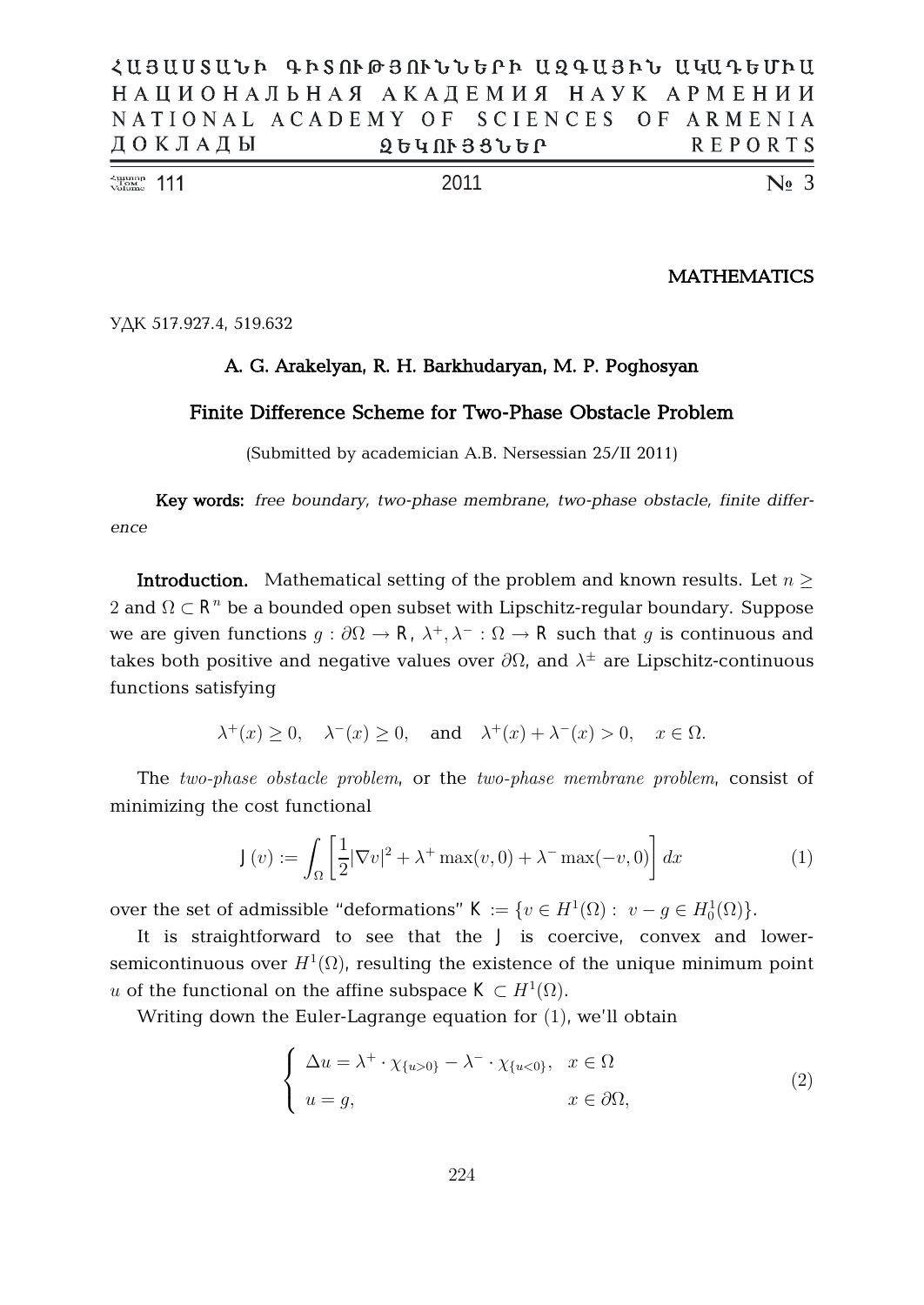where  $\chi_A$  stands for the characteristic function of the set A. It is easy to see (cf.  $[1]$ , that the solution (in the weak sense) of  $(2)$  must coincide with the minimizer  $u \in K$  of (1).

Problem (2) is an example of Free Boundary Problem. Roughly speaking, we have to solve  $\Delta u = \lambda^+$  on the set  $\{u > 0\}$  and  $\Delta u = -\lambda^-$  on  $\{u < 0\}$ , but the sets  $\{u > 0\}$  and  $\{u < 0\}$ , the two *phases* for this problem, are not known a priori, and need to be determined along the solution  $u$ . The free boundary for this problem consist of two parts-  $\partial \{u > 0\} \cap \Omega$  and  $\partial \{u < 0\} \cap \Omega$ .

The two-phase obstacle problem  $(1)$  has been studied from different viewpoints. As it has been mentioned above, the existence of minimizers is straightforward and is obtained by the direct methods of calculus of variations. The optimal  $C^{1,1}_{loc}$ loc regularity for the solution to  $(2)$  has been proved by Ural'tseva  $[2]$  in the case when the coefficients  $\lambda^{\pm}$  are assumed to be constant, and the result was extended by Shahgholian [3] for Lipschitz-regular coefficients and by Lindgren, Shahgholian and Edquist [4] for Hölder-regular coefficients. The regularity and the geometry of the free boundary has been studied by Shahgholian, Ural'tseva and Weiss [5], [6], Andersson, Matevosyan and Mikayelyan [7].

As to numerical solution of two-phase obstacle problem, Bozorgnia in his recent paper [8] discussed three algorithms for numerical solution of two-phase obstacle problem. The first algorithm constructs an iterative sequence converging towards the solution. The second algorithm uses the regularization method to construct an approximation for the solution, and the third is based on Finite Element Method. But here the first and the third methods lack of convergence proofs, and for the second method only estimates for the difference between the regularized solutions and exact solution are given.

Here, in this paper, we use the regularization method to obtain a smooth approximation for two-phase obstacle problem, approximate the later by Finite Difference Scheme (FDS).

**1. Finite difference scheme.** Degenerate elliptic equations and viscosity solutions. Let  $\Omega$  be an open subset of  $\mathbb{R}^n$ , and for twice differentiable function  $u : \Omega \to \mathbf{R}$  let  $Du$  and  $D^2u$  denote the gradient and Hessian matrix of  $u$ , respectively. Also let the function  $F(x, r, p, X)$  be a continuous real-valued function defined on  $\Omega \times \mathbf{R} \times \mathbf{R}^n \times S^n$ , with  $S^n$  being the space of real symmetric  $n \times n$  matrices. Write

$$
F[u](x) \equiv F(x, u(x), Du(x), D^2u(x)) .
$$

We consider the following second order fully nonlinear partial differential equation:

$$
\mathbf{F}[u](x) = 0, \qquad x \in \Omega. \tag{3}
$$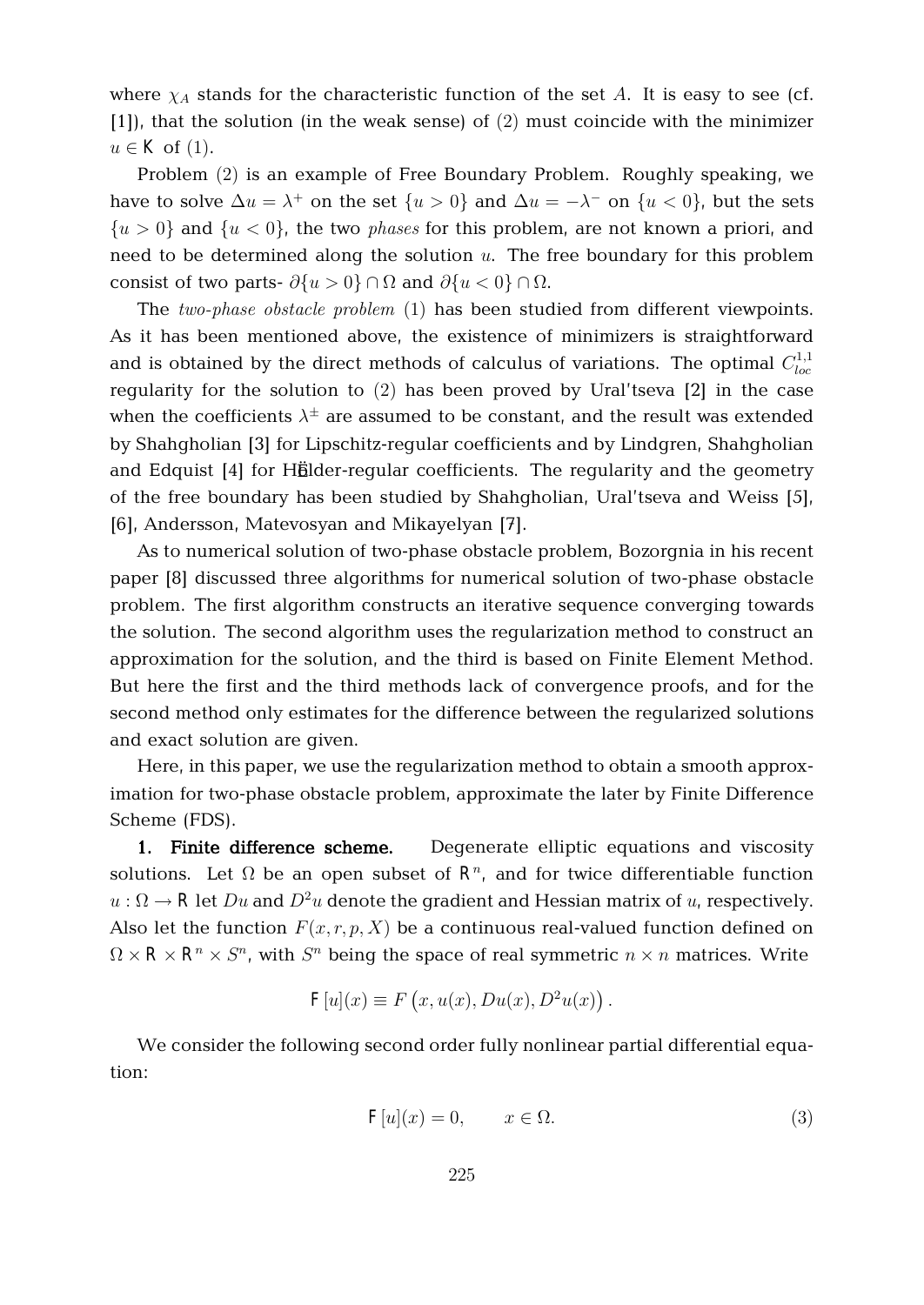**Definition 1.** The equation  $(3)$  is **degenerate elliptic** if

$$
F(x, r, p, X) \le F(x, s, p, Y) \quad \text{whenever } r \le s \quad \text{and} \quad Y \le X,
$$

where  $Y \leq X$  means that  $X - Y$  is a nonnegative definite symmetric matrix.

**Definition 2.** u is called **viscosity subsolution** of  $(3)$ , if it is upper semicontinuous and for each  $\varphi \in C^2(\Omega)$  and local maximum point  $x_0 \in \Omega$  of  $u - \varphi$  we have

$$
F(x_0, u(x_0), D\varphi(x_0), D^2\varphi(x_0)) \leq 0.
$$

**Definition 3.**  $u : \Omega \to \mathbb{R}$  is called **viscosity supersolution** of (3), if it is lower semicontinuous and for each  $\varphi \in C^2(\Omega)$  and local minimum point  $x_0 \in \Omega$  of  $u - \varphi$  we have

$$
F(x_0, u(x_0), D\varphi(x_0), D^2\varphi(x_0)) \ge 0.
$$

**Definition 4.**  $u : \Omega \to \mathbb{R}$  is called **viscosity solution** of (3), if it is both viscosity subsolution and supersolution (and hence continuous) for  $(3)$ .

The notion of viscosity solution was first introduced in 1981 by Crandall and Lions (see [9] and [10]) for first order Hamilton-Jacobi equations. It turns out that this notion is an effective tool also in the study of second order (elliptic and parabolic) fully nonlinear problems. There is a vast literature devoted to viscosity solutions by now, and for the general theory the reader is referred to [11], [12] and references therein.

Min-Max reformulation of the problem. Now we consider the following nonlinear problem, which we will refer as the Min-Max form of the two-phase obstacle problem:

$$
\begin{cases}\n\min(-\Delta u + \lambda^+, \max(-\Delta u - \lambda^-, u)) = 0, & \text{in } \Omega \\
u = g & \text{on } \partial\Omega.\n\end{cases}
$$
\n(4)

If we introduce a function  $F : \Omega \times \mathbb{R} \times \mathbb{R}^n \times S^n \to \mathbb{R}$  by

$$
F(x,r,p,X) = \min(-trace(X) + \lambda^+, \max(-trace(X) - \lambda^-, r)),
$$

then the equation in  $(4)$  can be rewritten as

$$
\mathbf{F}[u](x) = F(x, u, Du, D^2 u) = 0 \quad \text{in} \quad \Omega,\tag{5}
$$

and by solution to (4) we mean a function  $u \in C(\overline{\Omega})$  which is a viscosity solution to (5) in the above-mentioned sense and satisfies  $u = q$  along the boundary  $\partial\Omega$ .

It is easy to see that equation  $(5)$  is degenerate elliptic.

The following Propositions shows the connection between the problems (4) and  $(2)$ . The first part of this proposition can be easily verified by using corresponding definitions, and the second part can be found in [1].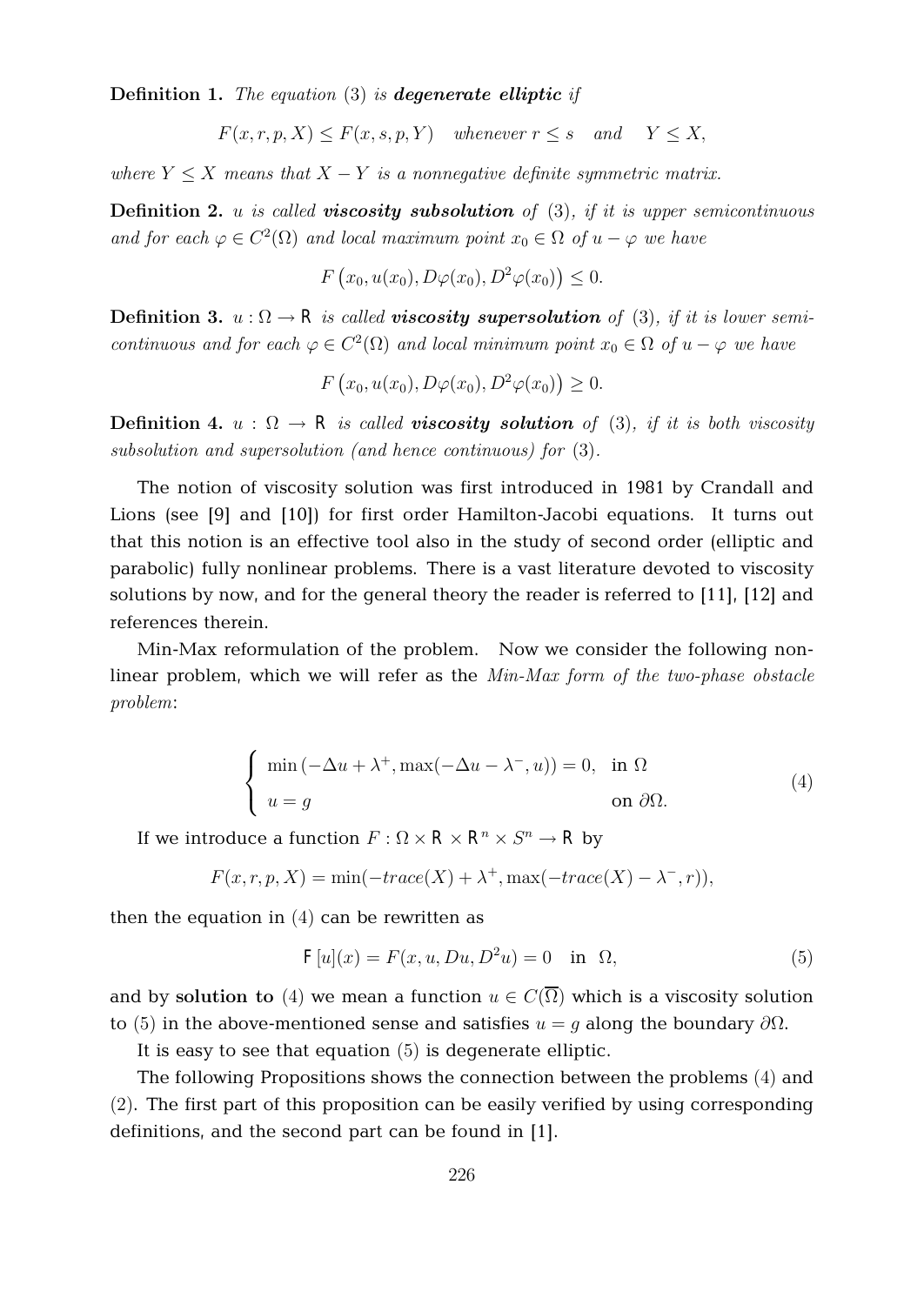**Proposition 1.** If u is the solution (in the weak sense) to  $(2)$ , then it is a viscosity solution to  $(4)$ . Moreover, u a.e. satisfies  $(4)$ .

Uniqueness of the discrete solution. Now we are going to construct a Finite Difference Scheme (FDS) for one- and two-dimensional two-phase obstacle problems basing on the Min-Max form  $(4)$ . For the sake of simplicity, we will assume that  $\Omega = (-1, 1)$  in one-dimensional case and  $\Omega = (-1, 1) \times (-1, 1)$  in two-dimensional case in the rest of the paper, keeping in mind that the method works also for more complicated domains.

Let  $N \in \mathbb{N}$  be a positive integer,  $h = 2/N$  and

$$
x_i = -1 + ih, \ y_i = -1 + ih, \quad i = 0, 1, ..., N.
$$

We are interested in computing approximate values of the two-phase obstacle problem solution at the grid points  $x_i$  or  $(x_i,y_j)$  in one- and two-dimensional cases, respectively. We will develop the one-dimensional and two-dimensional cases parallelly in this section, hoping that the same notations for this two cases will not make confusion for reader. We use the notation  $u_i$  and  $u_{i,j}$  (or simply  $u_\alpha$ , where  $\alpha$  is one- or two-dimensional index) for finite-difference scheme approximation to  $\mathit{u}(x_i)$ and  $u(x_i,y_j)$ ,  $\lambda_i^{\pm}=\lambda^{\pm}(x_i)$  and  $\lambda_{i,j}^{\pm}=\lambda^{\pm}(x_i,y_j)$ ,  $g_i=g(x_i)$  and  $g_{i,j}=g(x_i,y_j)$  in oneand two-dimensional cases, respectively, assuming that the functions  $g$  and  $\lambda^{\pm}$  are extended to be zero everywhere outside the boundary  $\partial\Omega$  and outside  $\Omega$ , respectively. In this section we will use also notations  $u = (u_\alpha)$ ,  $g = (g_\alpha)$  and  $\lambda^\pm = (\lambda^\pm_\alpha)$ (not to be confused with functions  $u, g$  and  $\lambda^{\pm}$ ). Also we will write  $(a_{\alpha}) \leq (b_{\alpha})$  in I if  $a_{\alpha} \leq b_{\alpha}$  for all  $\alpha \in I$ .

Denote

$$
N = \{i : 0 \le i \le N\} \text{ or } N = \{(i, j) : 0 \le i, j \le N\},\
$$
  

$$
N^p = \{i : 1 \le i \le N - 1\} \text{ or } N^p = \{(i, j) : 1 \le i, j \le N - 1\},\
$$

in one- and two- dimensional cases, respectively, and

$$
\partial N\!=N\!\setminus N\!\!\setminus
$$

In one-dimensional case we consider the following approximation for  $\Delta$  operator: for any node  $i \in \mathbb{N}^p$ ,

$$
L_h u_i = \frac{u_{i-1} - 2u_i + u_{i+1}}{h^2},
$$

and for two-dimensional case we introduce the following 5-point stencil approximation for  $\Delta$  operator:

$$
L_h u_{i,j} = \frac{u_{i-1,j} + u_{i+1,j} - 4u_{i,j} + u_{i,j-1} + u_{i,j+1}}{h^2}
$$

for any  $(i, j) \in \mathbb{N}^p$ .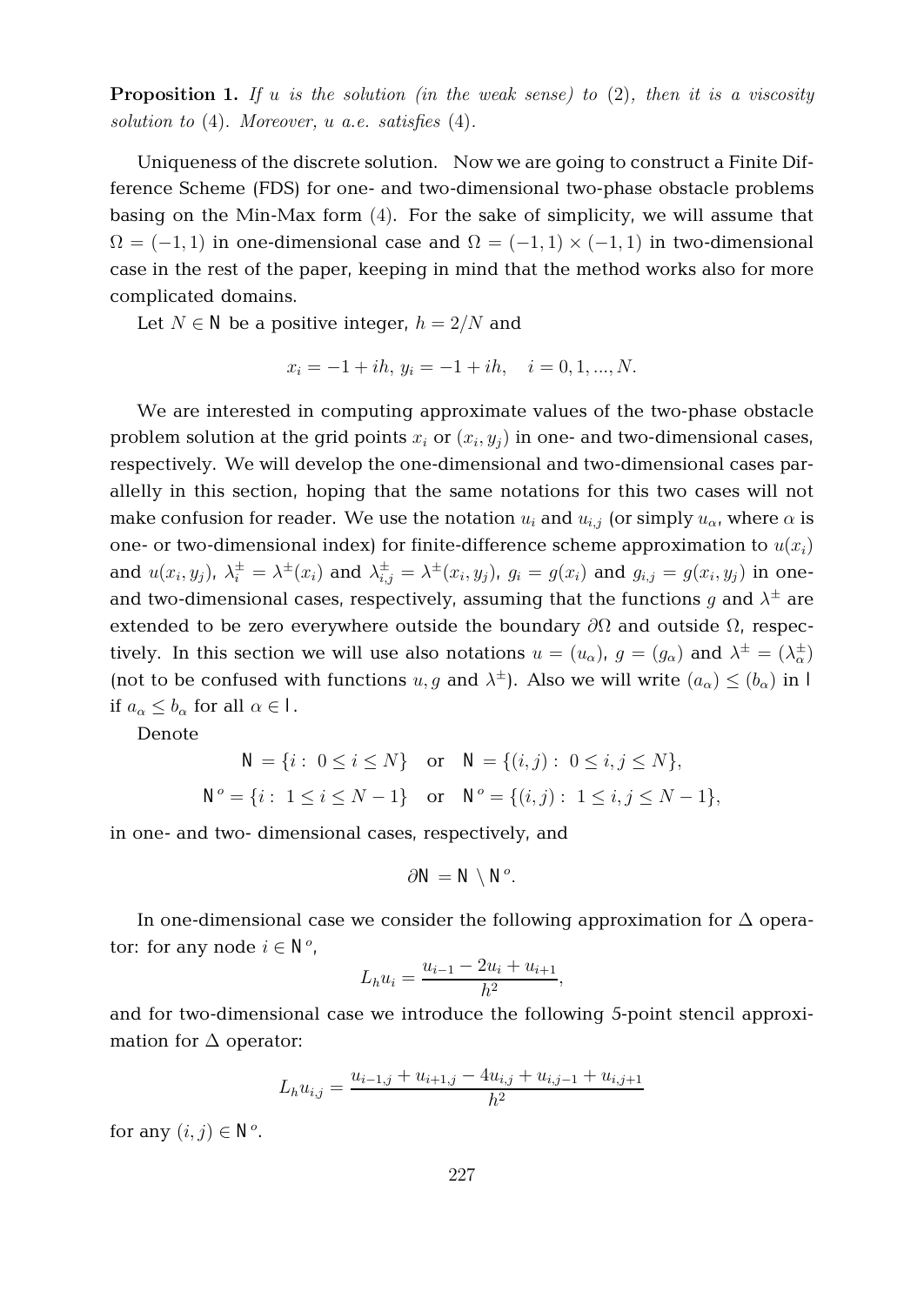Applying the finite difference method to  $(4)$ , we obtain the following nonlinear system:

$$
\begin{cases}\n\min(-L_h u_\alpha + \lambda_\alpha^+, \max(-L_h u_\alpha - \lambda_\alpha^-, u_\alpha)) = 0, & \alpha \in \mathbb{N}^p, \\
u_\alpha = g_\alpha, & \alpha \in \partial \mathbb{N}.\n\end{cases}
$$
\n(6)

It is not clear a priori, that this system have a solution, or, in the case of existence, this solution is unique. To this end, we consider the following functional:

$$
J_h(v) = -\frac{1}{2}\Big(L_h v, v\Big) + \Big(\lambda^+, v \vee 0\Big) - \Big(\lambda^-, v \wedge 0\Big) - \Big(L_h g, v\Big)
$$

defined on the finite dimensional space

$$
\mathbf{K} = \{ v \in \mathbf{H} : v_{\alpha} = 0, \ \alpha \in \partial \mathbf{N} \},
$$

where

$$
\mathbf{H} = \{ v = (v_{\alpha}) : v_{\alpha} \in \mathbf{R}, \ \alpha \in \mathbf{N} \}.
$$

Here  $v \vee 0 = \max(v, 0)$ ,  $v \wedge 0 = \min(v, 0)$  and for  $w = (w_\alpha)$  and  $v = (v_\alpha)$ ,  $\alpha \in \mathbb{N}$ , the inner product  $( \cdot, \cdot )$  is defined by

$$
(w,v) = \sum_{\alpha \in \mathbb{N}} w_{\alpha} \cdot v_{\alpha}.
$$

**Lemma 1.** The element  $u \in H$  solves (6) if and only if  $\tilde{u} = u - g$  solves the following minimization problem:

$$
\tilde{u} \in \mathbf{K} : J_h(\tilde{u}) = \min_{v \in \mathbf{K}} J_h(v). \tag{7}
$$

**Lemma 2.** The nonlinear system  $(6)$  has a unique solution.

**2. Convergence of approximation scheme.** In this section we develop the convergence theory for the above-mentioned finite difference scheme for one- and two-dimensional cases. To do this, we first prove comparison principles for continuous and discrete equations, then, using the regularization technique, we obtain the error estimate for FDS.

Comparison principles for continuous and discrete nonlinear systems.

**Lemma 3.** Let  $\Omega$  be a bounded domain and  $v_1, v_2 \in W^{2,\infty}(\Omega)$ . If

 $\mathbf{F}[v_1] \leq \mathbf{F}[v_2]$  a.e. in  $\Omega$  and  $v_1 \leq v_2$  on  $\partial \Omega$ ,

then

$$
v_1 \le v_2 \quad in \quad \Omega.
$$

228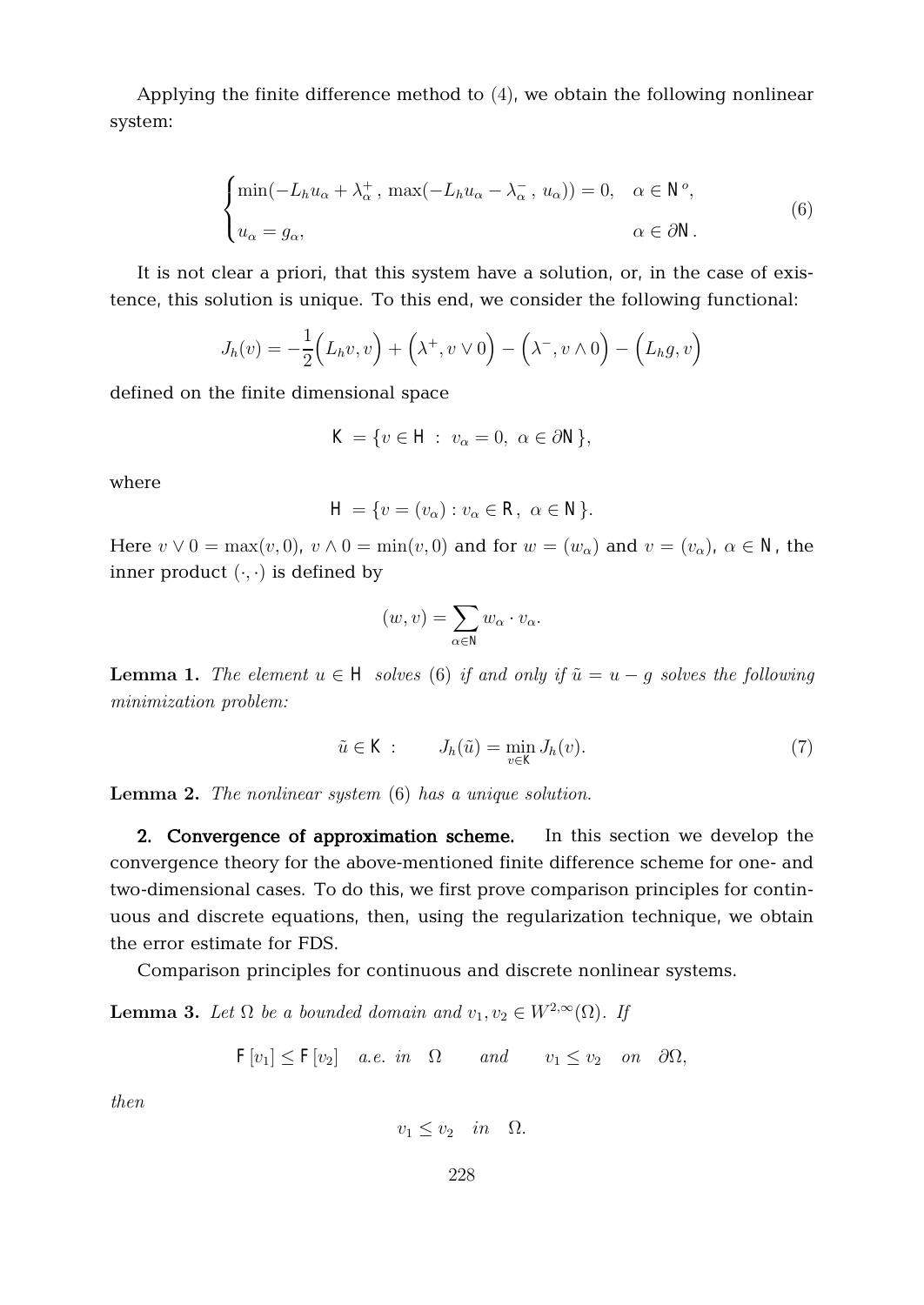**Lemma 4.** Suppose  $v_1, v_2 \in \mathbf{H}$ . If

$$
\mathbf{F}_h[v_1] \leq \mathbf{F}_h[v_2] \quad in \quad \Omega_h \qquad and \qquad v_1 \leq v_2 \quad on \quad \partial \Omega_h,
$$

then

 $v_1 \le v_2$  in  $\Omega_h$ .

Regularization and error estimatation. The technique developed in this section applies for any dimension  $n$ . The idea comes from [13] and [14], where in the first article the author obtains some estimates for the rate of convergence of finite difference approximation for degenerate parabolic Bellman's equations, and in the second paper the method is developed to obtain the optimal convergence rate for finite difference approximation to American Option valuation problem.

Let  $\beta \in C^{\infty}(\mathbb{R})$  be a function satisfying

 $\beta(z) = 1, \quad z > 1; \quad \beta(z) = 0, \quad z < -1;$  $\beta'(z) \geq 0, \quad z \in \mathbb{R}.$ 

and  $\beta_{\varepsilon}(x) = \beta \left( \frac{x}{\varepsilon} \right)$  $(\frac{x}{\varepsilon})$ ,  $x \in \mathbf{R}$ . We denote by  $u^{\varepsilon}$  the solution of the following auxiliary problem:

$$
\begin{cases}\n\Delta u^{\varepsilon} = \lambda^{+} \cdot \beta_{\varepsilon}(u^{\varepsilon}) - \lambda^{-} \cdot \beta_{\varepsilon}(-u^{\varepsilon}) & \text{in } \Omega \\
u^{\varepsilon} = g & \text{on } \partial\Omega.\n\end{cases} \tag{8}
$$

**Lemma 5.** If u is the solution of two-phase membrane problem, and  $u^{\varepsilon}$  is the regularized solution (i.e. the solution of  $(8)$ ), then

$$
|u-u^\varepsilon|\leq\varepsilon.
$$

**Lemma 6.** If  $u^{\varepsilon}$  is the solution of (8), then

$$
|\mathbf{F}[u^{\varepsilon}]| \le \varepsilon \quad in \quad \Omega.
$$

The next lemma plays an essential role in obtaining FDS approximation error estimate for regularized solution  $u^{\varepsilon}$ , since it is well-known that this error can be estimated using fourth-order partial derivatives of  $u^{\varepsilon}$ . For the proof of this lemma we need to impose a regularity assumption on  $\lambda^{\pm}.$ 

**Lemma 7.** If  $\lambda^{\pm} \in C^3(\Omega)$ , then there exists a constant  $C > 0$ , independent of  $\varepsilon$ , such that for every  $i = 1, ..., n$ ,

$$
\left|\frac{\partial^4 u^{\varepsilon}}{\partial x_i^4}(x)\right| \le \frac{C}{\varepsilon^6}, \quad \forall x \in \Omega.
$$

**Lemma 8.** There exists a constant  $C > 0$ , independent of  $\varepsilon$ , such that

$$
|\Delta u^{\varepsilon}(x) - \Delta_h u^{\varepsilon}(x)| \le \frac{C}{\varepsilon^{9/2}} h^2, \quad \forall x \in \Omega.
$$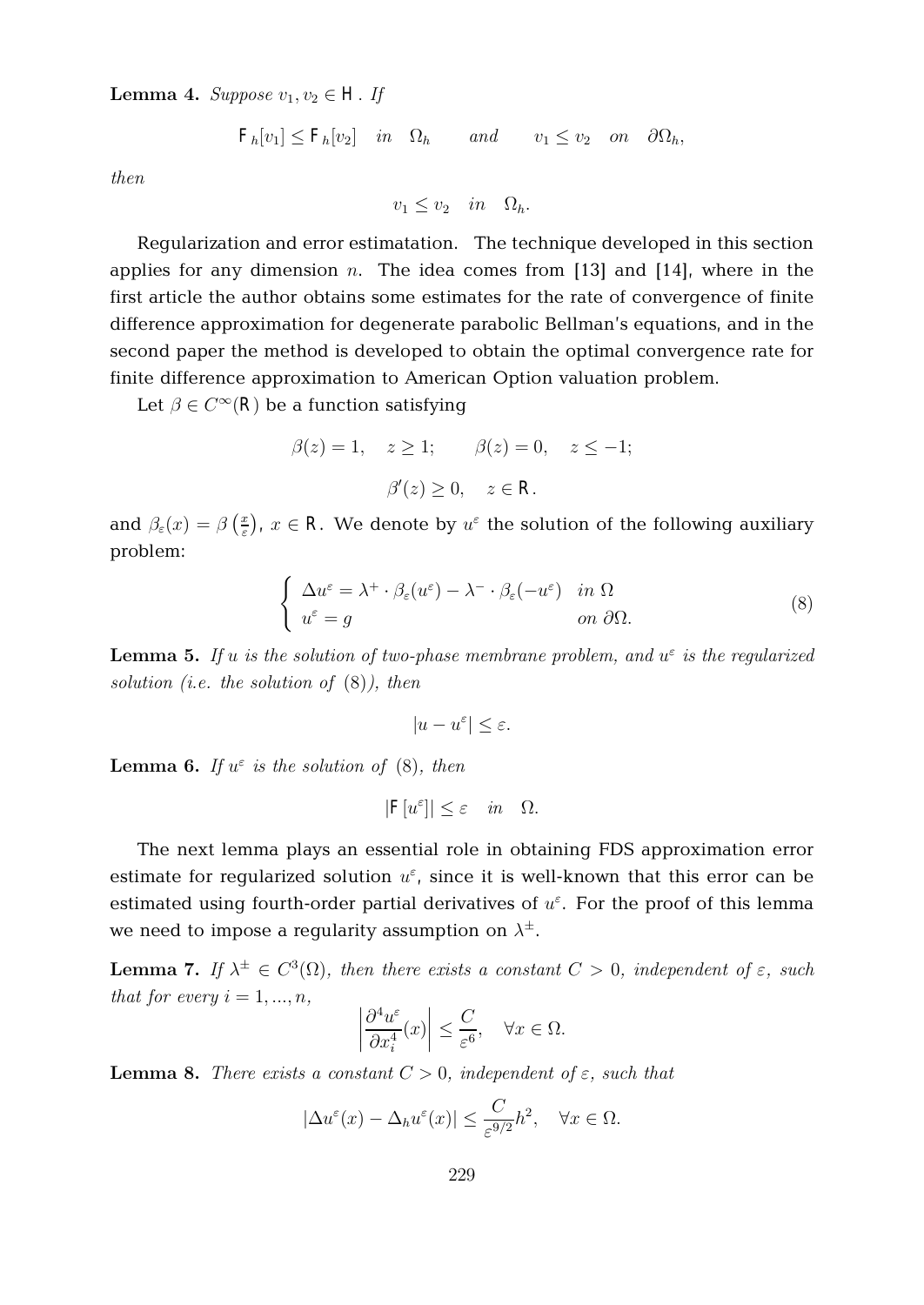To proceed, we denote by  $u_h$  the solution of

$$
\begin{cases} \mathbf{F}_h[u_h] = 0, & \text{in } \Omega_h \\ u_h = g & \text{on } \partial\Omega_h. \end{cases}
$$
 (9)

From above mentioned lemmas we get the following theorem.

**Theorem 1.** Let  $\lambda^{\pm} \in C^3(\Omega)$ , and u and  $u_h$  are the solutions of (4) and (9), respectively. Then there exists a constant  $K > 0$ , independent of h, such that

$$
|u(x) - u_h(x)| \le K \cdot h^{2/7}, \quad x \in \Omega_h.
$$

In particular,  $u_h \rightarrow u$  as  $h \rightarrow 0$ .

Institute of Mathematics of NAS RA

# $A$ . **Г.** Аракелян, Р. Г. Бархударян, М. Р. Погосян

#### Метод конечных разностей для двухфазной задачи препятствий

Предлагается алгоритм решения двухфазной задачи с препятствием методом конечных разностей. Доказана сходимость метода и получена оценка погрешности для приближения методом конечных разностей.

## **E.A.** Ununtijuli, A. S. Aunhininunjuli, U.M. Annujuli

### **ì»ñç³íáñ ï³ñµ»ñáõÃÛáõÝÝ»ñÇ Ù»Ãá¹Á »ñÏ÷áõÉ ËáãÁݹáïÇ ËݹñÇ ѳٳñ**

<u>Unuyup</u>hun t *knyymu hunynun huanph wan* մուրավոր լուծման վերջավոր տարբերու $p$ յունների մեթոդը։ Բերված է առաջարկվող մեթոդի սխալանքի գնահատականը եվ ապացուցված  $t$  մեթոդի գուգամիտությունը:

#### **A. G. Arakelyan, R. H. Barkhudaryan, M. P. Pogosyan**

#### **Finite Difference Scheme for Two-Phase Obstacle Problem**

An algorithm to solve the *two-phase obstacle problem* by finite difference method is proposed. An error estimate for finite difference approximation is obtained and the convergence of proposed algorithm is proved.